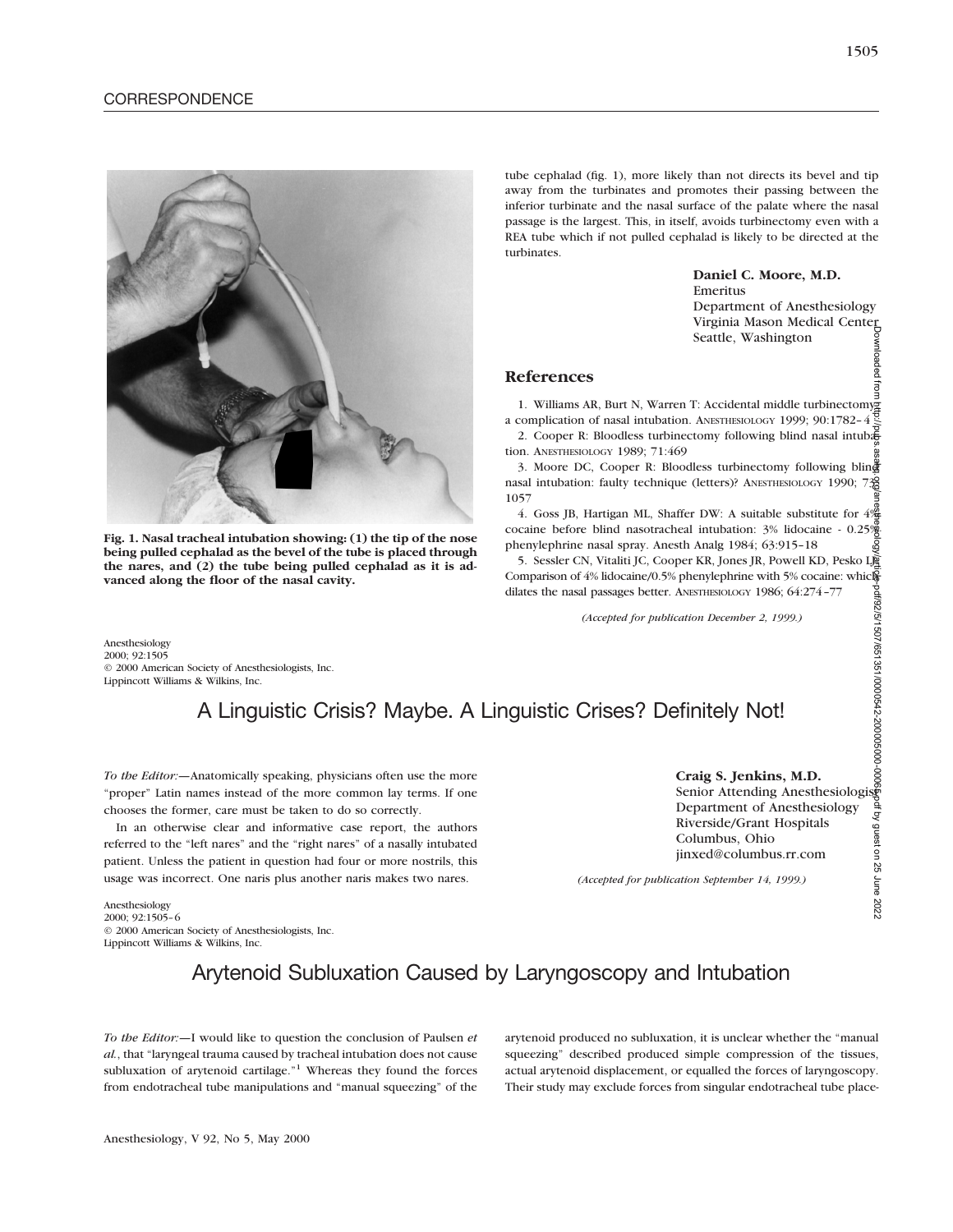## **CORRESPONDENCE**

ment as culprit in subluxation, although blind intubation with stylets has resulted in clinical subluxation.<sup>2,3</sup> However, laryngoscopy and use of stylets are typically inherent in the intubation process, and significant, if not extreme and especially localized pressure, can be transmitted to delicate structures by the tip of a laryngoscope blade. Indeed, while instructing trainees and at times personally, I have had opportunity to visualize the esophageal opening, after laryngoscope placement has lifted the larynx anteriorly. I have also felt the larynx slip backward off the laryngoscope from this position in a "crunching" manner, while facilitating visualization *via* thyroid cartilage pressure/ maneuvers. Such placement of the laryngoscope would certainly allow for equal opportunity for right or left arytenoid subluxation to occur, and also under intubating conditions deemed simple.

Finally, while multiple joint fractures and ligament injuries were demonstrated histologically after trauma on multiple fresh postmortem larynxes in Paulsen's study, the dead tissues provided no opportunity for *in vivo* posttraumatic developments, including muscular spasm, bleeding, swelling, or the combination thereof, which may have led to sustained *in vivo* subluxation. Finally, their own endoscopic view of a subluxated arytenoid (fig.  $1$ )<sup>1</sup> and the suggested incidence of  $1/1000$ after direct laryngoscopic intubation, speaks for the existence of this clinical entity under intra vitam forces and conditions.<sup>4,5</sup>

> **Paul M. Kempen, M.D., Ph.D.** Associate Professor

Anesthesiology 2000; 92:1506–7 © 2000 American Society of Anesthesiologists, Inc. Lippincott Williams & Wilkins, Inc.

*In Reply:—*The background of our study was to show a new understanding of the pathomechanism leading to arytenoid dislocation. Based on our experiments we concluded that intubation trauma of the cricoarytenoid joint does not cause subluxation *per se*, but rather that formation of a hemarthros or serosynovitis lead to fixation of the joint surfaces in an abnormal position.<sup>1</sup>

We agree that our study may exclude forces from singular endotracheal tube placement as the culprit in subluxation and we also agree that in a living patient the larynx undergoes movements during insertion of a laryngoscope which we were unable to simulate in our experiments. But this is not the point. Analyzing the anatomy of the human cricoarytenoid joint in several studies<sup> $2-4$ </sup> we were able to show that the joint can be compared with diarthrodial joints at the limbs and that the joint capsule consists of unexpected large and intensively vascularized synovial folds projecting into the joint cavity. Laxity of the joint capsule and the large synovial folds are predisposing factors for intubation trauma of the cricoarytenoid joint, potentially leading to hemarthrosis and finally to cricoarytenoid joint dysfunction.<sup>5</sup>

Naturally, a postmortem study is not able to show what happens in a living patient but our experiments give us hints about the probable pathomechanism of arytenoid dislocation. Our concept with the occurrence of joint cavity hemorrhage or serosynovitis and after muscle contractures is able to explain all contradictions in the literature regarding arytenoid subluxation.

How would Professor Kempen explain cases of arytenoid dysfunction that occurred some days after easy intubation. In these cases phonation was normal directly after extubation and arytenoid disloca-

Department of Anesthesiology University of Pittsburgh Pittsburgh, Pennsylvania 15218 pkempe@pol.net

### **References**

1. Paulsen FP, Rudert HH, Tillmann BN: New insights into the pathomechanism of postintubation arytenoid subluxation. ANESTHESIOL OGY 1999;91:659–66

2. Debo RF, Colonna D, Dewerd G, Gonzalez, C: Cricoarytenoid subluxation: Complication of blind intubation with a lighted stylet. Ea $\frac{a}{b}$ Nose Throat J 1989 68:517–20

3. Szigeti CL, Baeuerle JJ, Mongan, PD: Arytenoid dislocation with lighted stylet intubation: Case report and retrospective review. Anesth Analg 1994 78:185–6

4. Kambic V, Radsel Z: Intubation lesions of the larynx. Br J Anaesth 5<br>1987; 50:587-90<br>19. S. Frink EJ, et al.: Posterior arytenoid dislocation following uneven

5. Frink EJ, et al.: Posterior arytenoid dislocation following unevent ful endotracheal intubation and anesthesia. ANESTHESIOLOGY 1989; 70: 358–60

*(Accepted for publication January 26, 2000.)*

tion primary occurred after some days.<sup>6,7</sup> How will he explain the experience of laryngologists<sup>8</sup> treating dislocated arytenoids who reports that the arytenoid was movable when touching it with a spatula under light pressure but moved back in its starting position after release.

We do not contradict Professor Kempen that arytenoid subluxation may exist under intra vitam forces and conditions. But our experiments speak against this concept and allow the conclusion that arytenoid dislocation is based on the pathomechanism mentioned above<sup>1</sup> and therefore we should speak of "postintubation cricoarytenoid joing dysfunction."

**Friedrich P. Paulsen, M.D.** Department of Anatomy fpaulsen@anat.uni-kiel.de **Heinrich H. Rudert, M.D.** Department of Otorhinolaryngology, Head and Neck Surgery **Bernhard N. Tillmann, M.D.** Department of Anatomy Christian Albrecht Univerity of Kiel 24098 Kiel, Germany Downloaded from http://pubs.asahq.org/anesthesiology/article-pdf/92/5/1507/651351/0000542-200005000-00065.pdf by guest on 25 June 2022

#### **References**

1. Paulsen FP, Rudert HH, Tillmann BN: New insights into the pathomechanism of postintubation arytenoid subluxation. ANESTHESIOL-OGY 1999; 91:659–66